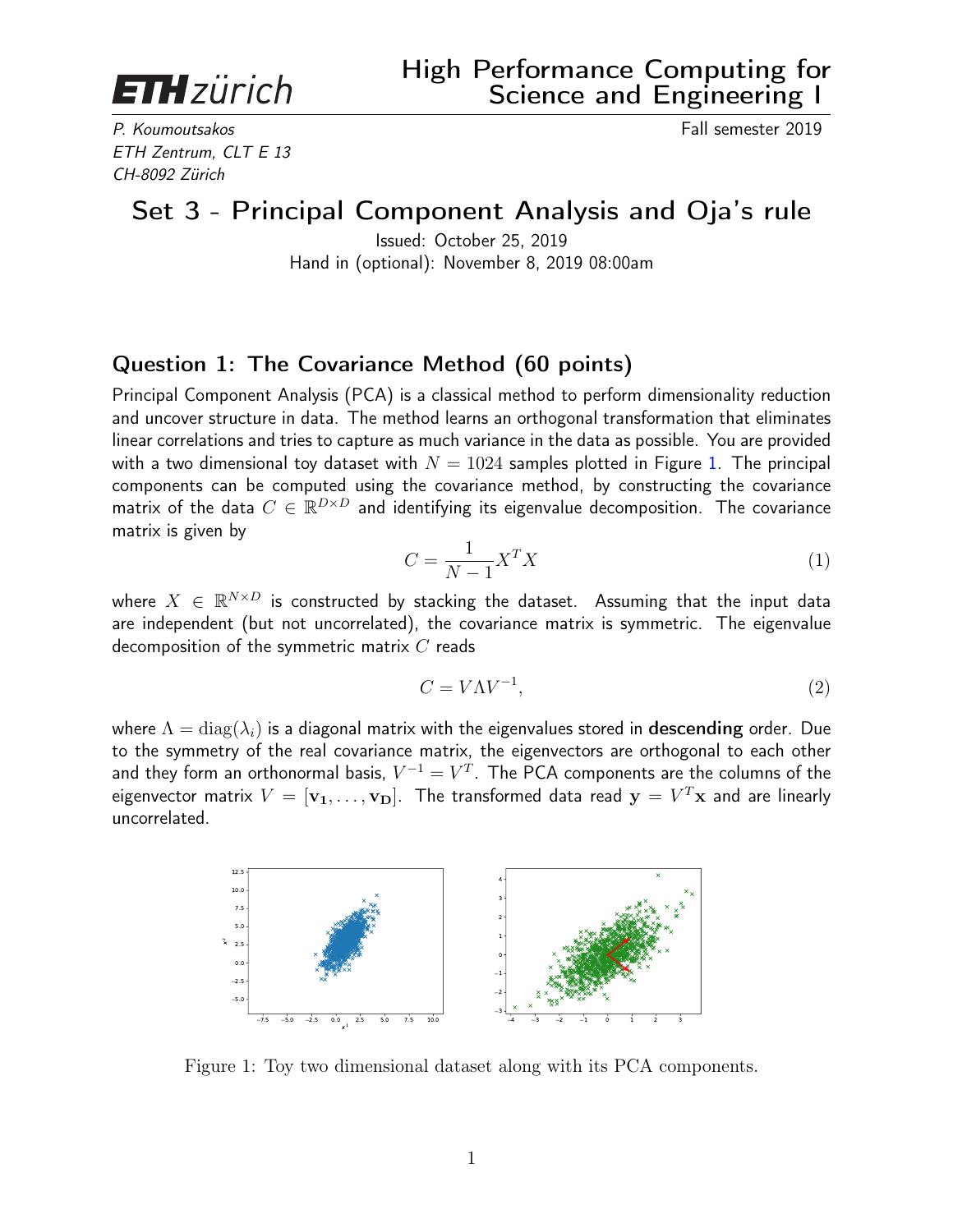a) Use an appropriate routine provided by the LAPACK software library to compute the PCA of the dataset based on the covariance method. The Intel Math Kernel Library (MKL) includes a high-performance implementation of LAPACK. In order to use the MKL on Euler, you have to load the module with module load mkl. After loading the module, you can include the header #include <mkl\_lapack.h> to access the LAPACK routines.

Complete the steps in the skeleton code provided in the file main\_pca.cpp. PCA is sensitive to the relative scaling of the input. For this exercise, we consider relative input scaling to be relevant, so the data should not be standardized (scaled with zero mean and unit variance). However, the data need to be centered. Write a program that performs the following tasks:

- 1. read the provided dataset (saved in a memory allocation of  $N \times D$ , where N is the data-set size and  $D$  the data dimension)
- 2. center the data
- 3. compute the covariance matrix of the data
- 4. call the dsyev\_() routine of LAPACK to compute the eigenvalues of the matrix.

Can you recover the principal components plotted in Figure [1?](#page-0-0) Report the computed eigenvalues.

- b) In the following, we apply the PCA routine to a scenario closer to the real world. You are provided with a dataset with  $N = 1280$  images of faces. Each face consists of a grayscale image  $\mathbf{I}\in\mathbb{R}^{H\times W}$  that is flattened to a single data point  $\mathbf{x}\in\mathbb{R}^D$ , with  $D=HW$ , ignoring spatial structure. For this exercise  $H = 50, W = 37$  so  $D = 1850$ . Perform PCA on this dataset and save only the  $M = 10$  principal components (corresponding to the highest eigenvalues) in a .txt file. You have to save a matrix  $V_r \in \mathbb{R}^{D \times M}$ , obtained from the first  $\overline{M}$  columns of the eigenvectors matrix  $V\in\mathbb{R}^{D\times D}$  computed by PCA. Use the provided python routine to plot the principal components you computed.
- c) The components computed by PCA can be used to compress the dataset. The transformation to the compressed form reads  $Z = XV_r$ , where  $Z \in \mathbb{R}^{N \times M}$ . Use the computed  $M = 10$  components to compress the data and report the compression ratio by measuring the number of floating point numbers needed to represent the original dataset and the compressed one (hint: for the purpose of compression you need to take into account the cost of the scaler, e.g. standardization).
- d) Try to reconstruct the original dataset using the compressed data, the  $M = 10$  PCA components and the data scaling factors and save the result in a .txt file. The reconstruction can be obtained by  $X=ZV_{r}^{T}.$  A python routine is provided that can be used to plot the components computed by your method, plot the reconstruction and benchmark (qualitatively) against a reference python implementation of PCA. Validate your result with the provided python routines.

## Question 2: Principal Component Analysis with Oja's rule (40 points)

Consider a linear network which maps each element of a set of input vectors  $\mathbf{x}^n \in \mathbb{R}^D, n \in \mathbb{R}^D$  $\{1,\ldots,N\}$  to some feature space  $y^n \in \mathbb{R}$  through a weight matrix  $\mathbf{w} \in \mathbb{R}^D$ :

$$
y^n = \mathbf{w}^T \mathbf{x}^n. \tag{3}
$$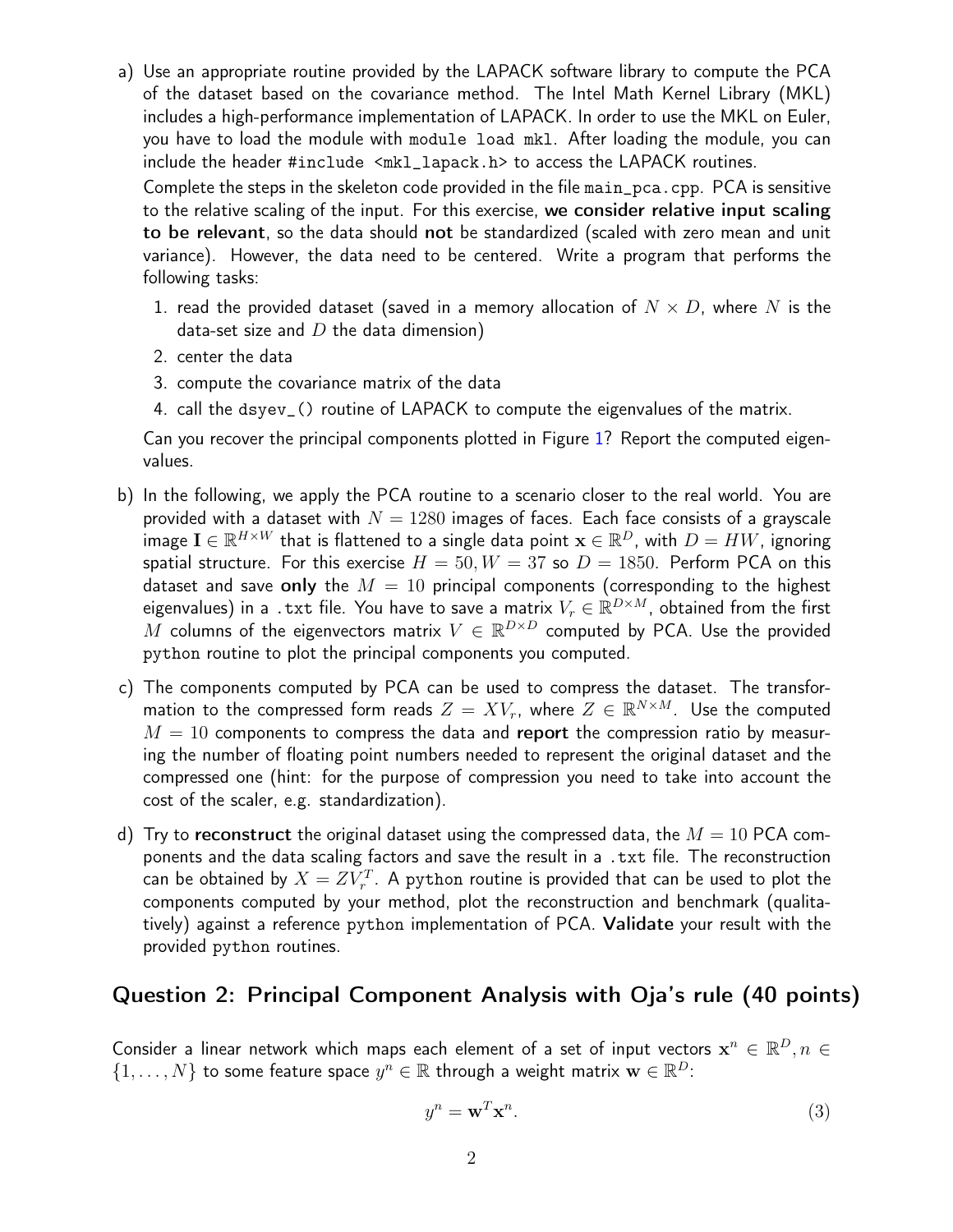This operation (computing the output of the neurons in a neural network) is commonly referred to as prediction or forward propagation. We have seen that the Hebbian rule for updating the weights  $\Delta {\bf w} = \beta y^n {\bf x}^n$  can lead to unstable growth or decay of the weight matrix.  $\rm O$ ja's algorithm [\[1,](#page-3-0) [4\]](#page-3-1), which regularises the Hebbian learning rule, is given by (for small learning rates  $\beta \ll 1$ ):

<span id="page-2-0"></span>
$$
\mathbf{w}_{k+1} = \mathbf{w}_k + \beta y^n (\mathbf{x}^n - \mathbf{w}_k y^n). \tag{4}
$$

In equation [\(4\)](#page-2-0), k is the learning iteration, n is indexing the current sample processed, and the weight vector  ${\bf w}$  is increased whenever the output  $y^n \in \mathbb{R}$  correlates with the regularized quantity  $\mathbf{x}^n - \mathbf{w}_k y^n$ . The update rule imposes to the weight vector to have unit length (due to the regularization term  $-{\bf w}_ky^n)$  and the iterative learning has a fixed point for  ${\bf w}$  equal to the first eigenvector of the set of input vectors  $\lim_{k\to\infty} w^k = v_1$ .

In the original formulation of the algorithm in [\[1\]](#page-3-0) the data was provided as a stream  $(k=*n*)$ but the convergence analysis also holds for multiple sweeps over a fixed dataset of size  $N$ . The data can also be provided in batches at the input of the perceptron, similar to classical neural networks training, the update is the update In this case, the update  $\Delta$ w is the expected update (average over the batches).

- a) Follow the guidelines in the code:
	- Implement the forward pass through the perceptron
	- Implement Oja's rule
	- Compute the eigenvalues learned by the Oja's method.
	- Then use the learned component to reconstruct the data from the principal component of the Oja's rule, in a similar fashion as PCA.

The eigenvalues can be computed from the standard deviation of the output of the perceptron. Try to learn the principal component of the faces dataset with Hebb's rule. Do you manage to recover it? Why? Implement Oja's rule in the code and identify the principal component in the faces dataset. Compare the computed component with the one recovered with the covariance method and the reference python implementation provided. Is the component exactly the same? Is this always the case? What about the computed eigenvalue? Although in theory Oja's rule enjoys convergence properties at equilibrium, in practice it is a heuristic and usually diverges if the parameters are not tuned properly due to overflows (nans and infs in the code). In order to alleviate this problem you can tune/experiment with the following hyper-parameters:

- Weight initialization
- Learning rate and batch size
- Gradient normalization

In order to find the first  $M$  eigenvectors of a dataset, we extend the scalar output of the network  $y\in\mathbb{R}$ , to a vector of neurons  $\mathbf{y}=[y_1,\ldots,y_M]^T$  with  $\mathbf{y}\in\mathbb{R}^M$ , each satisfying  $y_i=\mathbf{w}_i^T\mathbf{x}$ . Note that the index  $i$  here denotes the component of the multivariate output  $y$ , and is different from  $n$  in relation [\(4\)](#page-2-0) where it denotes the sample number. For an input sample  $\mathbf{x}^n$  from the data, the output reads:

$$
\mathbf{y}^n = \begin{pmatrix} y_1^n \\ \vdots \\ y_M^n \end{pmatrix} = \begin{pmatrix} \mathbf{w}_1^T \mathbf{x}^n \\ \vdots \\ \mathbf{w}_M^T \mathbf{x}^n \end{pmatrix} = W \mathbf{x}^n,
$$
 (5)